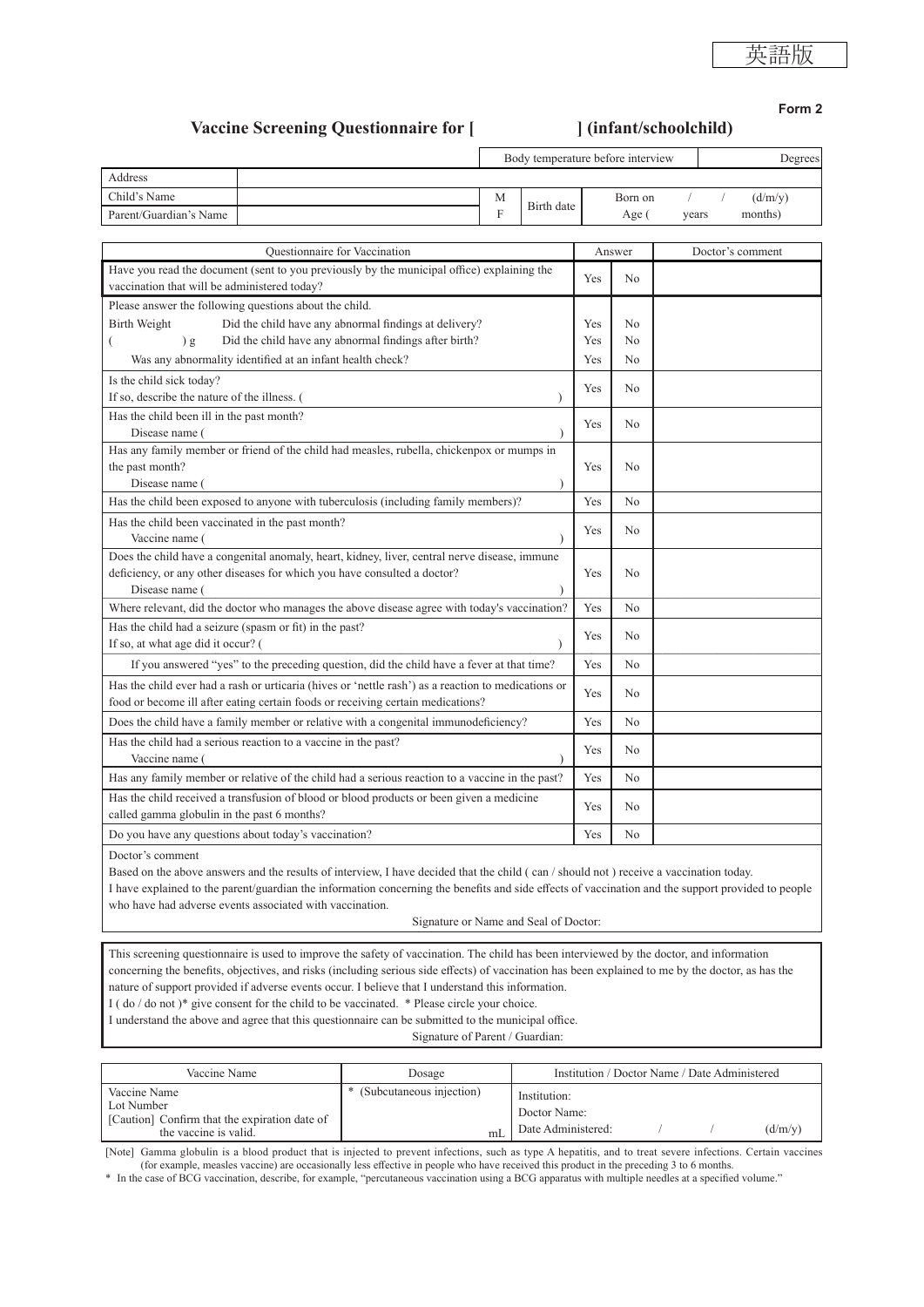**Form 3**

# **Vaccine Screening Questionnaire for Human Papilloma Virus Infection**

Questionnaire for Vaccination and Answer Doctor's comment Have you read the document (sent to you previously by the municipal office) explaining The vaccination that will be administered today?<br>
No the vaccination that will be administered today? Has the patient received this vaccination before? No, this is the 1st dose. Yes, this is the 2nd dose. Yes, this is the 3rd dose. If "yes," what vaccine(s) and when did the patient receive? [Caution 1] Circle the appropriate number under the dose: (1) Cervarix (bivalent); (2) Gardasil (quadrivalent);  $(3)$  Other [Caution 2] The parent/guardian, patient, and/or doctor should strive to identify the vaccine received. If records cannot be retrieved and the vaccine cannot be identified, the doctor is to enter "Unknown." 1st dose  $\overline{\phantom{a}}$  / )  $(d/m/y)$  $(1) / (2) / (3)$ 2nd dose  $($   $/$   $)$  $(d/m/v)$  $(1) / (2) / (3)$ Is the patient sick today? If so, please describe in detail.  $\begin{array}{ccc} \text{If so, please describe in detail.} \end{array}$ Has the patient been ill in the past month? Disease name (Second In the past month).<br>Disease name (Second In the past month) and  $\gamma$  No. (No. 2014) Has the patient been vaccinated in the past month? Vaccine name (
Ves Robert No. 1993) Does the patient have a congenital anomaly, heart, kidney, liver, central nerve disease, immune deficiency, or any other diseases for which you have consulted a doctor? Disease name ( ) Yes  $\log N_0$ Where relevant, did the doctor who manages the above disease agree with today's <br>vaccination? Yes No Has the patient had a seizure (spasm or fit) in the past? First so, at what age did it occur? (Spasm or iii) in the past?<br>If so, at what age did it occur? (Spasm or iii)  $Y$ es No If you answered "yes" to the preceding question, did the person have a fever at that time? Yes No Has the patient ever had a rash or urticaria (hives or 'nettle rash') as a reaction to medications or food or become ill after eating certain foods or receiving certain medications? Yes | No Does the patient have a family member or relative with a congenital immunodeficiency? Yes No Has the patient had a serious reaction to a vaccine in the past?<br>
Vaccine name (
No Has any family member or relative of the patient had a serious reaction to a vaccine in the Yes No Is there a chance the child could become pregnant (for example, has menstruation been delayed or has a period been missed)? **[Caution]** Strict attention should be paid to vaccinations for pregnant women. Yes | No Do you have any questions about today's vaccination? Yes No Doctor's comment Based on the above answers and the results of interview, I have decided that the patient ( can / should not ) receive a vaccination today. Body temperature before interview Degrees Address Patient's Name Matter and Matter and Matter and Matter and Matter and Matter and Matter and Matter and Matter and Matter and Matter and Matter and Matter and Matter and Matter and Matter and Matter and Matter and Matter an F Birth date Born on  $/$   $/$   $(d/m/y)$ <br>Age (years months) Parent/Guardian's Name\* Parent/Guardian's Name is not necessary if the patient is 16 years or older.

I have explained to the parent/guardian (or the patient herself, if age 16 or older) the information concerning the benefits and side effects of vaccination and the support provided to people who have had adverse events associated with vaccination.

Signature or Name and Seal of Doctor:

This screening questionnaire is used to improve the safety of vaccination. The patient has been interviewed by the doctor, and information concerning the benefits, objectives, and risks (including serious side effects) of vaccination has been explained to me by the doctor, as has the nature of support provided if adverse events occur. I believe that I understand this information. I ( do / do not )\* give consent for the patient to be vaccinated.

\* Please circle your choice.

I understand the above and agree that this questionnaire can be submitted to the municipal office.

Signature of the parent/guardian or the patient herself:

(\*signature of the parent/guardian is necessary, if the patient is under 16 years of age)

| Vaccine Name                                                                                         | Dosage                  |          | Institution / Doctor Name / Date Administered      |  |  |         |
|------------------------------------------------------------------------------------------------------|-------------------------|----------|----------------------------------------------------|--|--|---------|
| Vaccine Name<br>Lot Number<br>[Caution] Confirm that the expiration date of<br>the vaccine is valid. | Intramuscular injection | $0.5$ mL | Institution:<br>Doctor Name:<br>Date Administered: |  |  | (d/m/y) |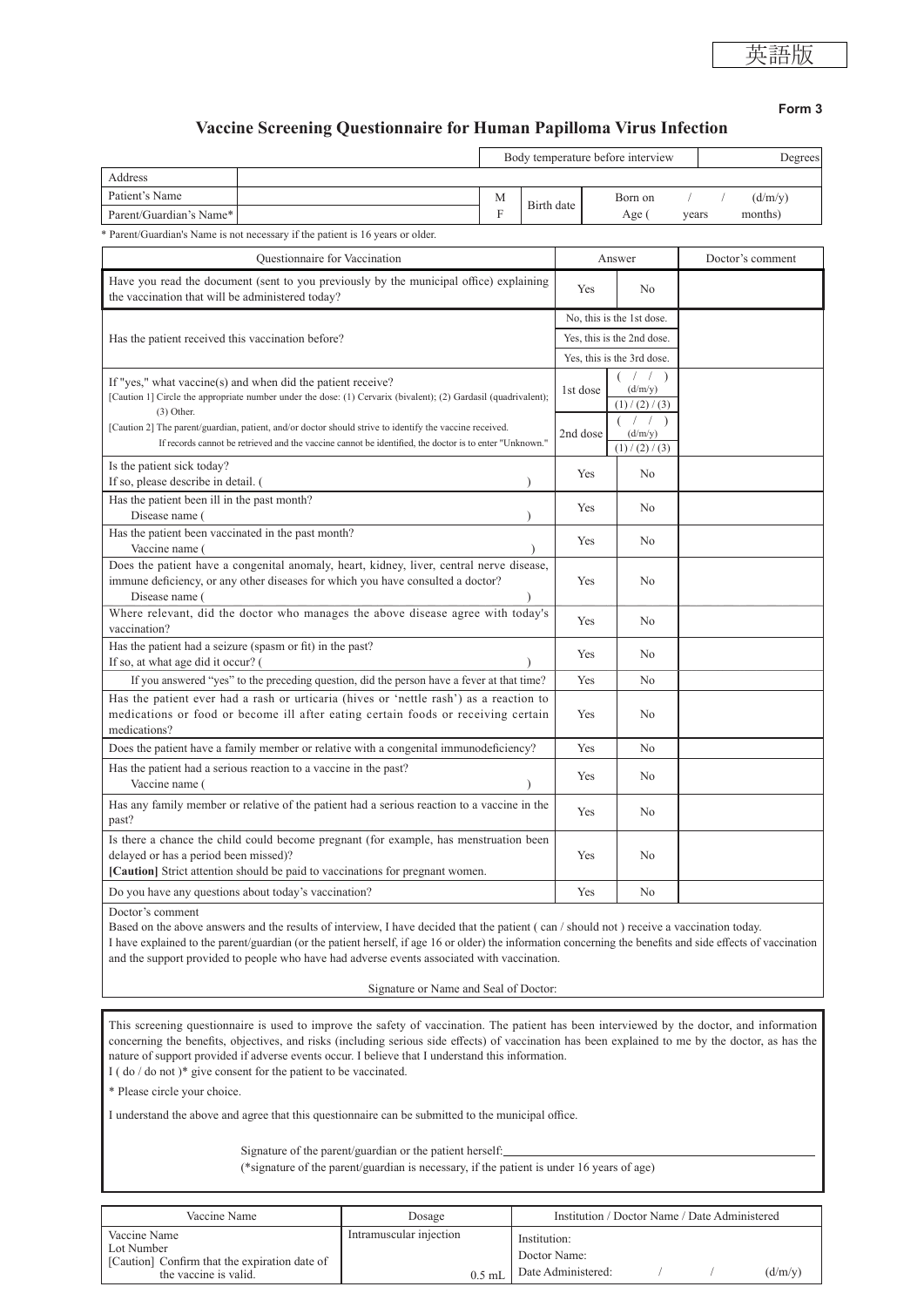## **Form 4**

# **Vaccine Screening Questionnaire for Human Papilloma Virus Infection (For child not accompanied by parent / guardian)**

### **Explanation prior to vaccination against human papilloma virus infection**

## For the parent/guardian: Please be sure to read this document.

## **\* [For the parent/guardian of a child for vaccination who is at the age corresponding from the sixth grade of elementary school to the first grade of high school (except for children aged 16 or older)]**

The parent/guardian was previously required to accompany their child who was receiving a vaccination; however, only in the case of vaccination against human papilloma virus infection for children aged 13 years or older (from the first grade of junior high school to the first grade of high school (except for children aged 16 or older)), can such children receive vaccines despite not being accompanied by their parent/guardian, provided the parent/guardian has read, understood, and signed this document permitting their child to be vaccinated.

(Please make sure your child brings this document on the day of vaccination.)

Before signing this screening questionnaire, if you have any questions about the vaccination, please consult your doctor, healthcare center, or the municipal office in charge of vaccination so that you fully understand the benefits and risks of vaccination before making a decision about vaccination. 

#### **1 Symptoms of human papilloma virus (HPV) infection**

Human papilloma virus, a virus which can infect the skin and mucosa, is classified into more than 100 types. Viruses infecting the mucosa mainly invade genital mucosa through a small wound on the mucous membrane caused by sexual intercourse. More than 50% of women abroad with intercourse experience are estimated to be infected by these viruses at least once in their life.

Of HPV infecting the mucosa, at least 15 types are detected in cervical cancer and called "high-risk HPV". Two particularly highrisk HPV, Type 16 and 18, are frequently detected and studies indicate that the two viruses were involved in about 70% of cervical cancer cases abroad. In addition to cervical cancer, at least 90% of anal cancer and 40% of vaginal, vulvar and penile cancer are suspected to be connected with the two viruses abroad. Viruses not classified into high-risk categories are confirmed to cause condyloma acuminatum, a benign genital wart.

#### **2 Benefits and side effects of vaccination**

Vaccine includes viral components of several types of human papilloma viruses (HPVs) and vaccinated children acquire immunity to these viruses. A child who is immune is protected from HPVs.

However, vaccination occasionally causes mild side effects. Vaccination very rarely causes serious side effects. Reactions sometimes seen after vaccination are as follows.

#### **Main side effects of HPV vaccine**

Main side effects include fever and local reactions (pain, erythema and swelling). Syncope due to pain and psychogenic reaction induced by injection sometimes occur after vaccination. To prevent falling down due to syncope, vaccinated children should be seated on a sofa and observed for about 30 minutes.

On rare occasions serious side effects have been reported, including an anaphylactic reaction (even shock, hives, and difficulty breathing), Guillain-Barre syndrome, thrombocytopenic purpura (bleeding into the skin, from the nose and oral mucosa) and acute disseminated encephalomyelitis (ADEM).

\* For details, please refer to your municipality's website or information leaflet mailed individually.

#### **3 Systems to support people with adverse events associated with vaccination**

○ A person with side effects caused by routine vaccination who requires medical treatment or whose ability to perform normal daily activities is impaired due to injury can be compensated by the government according to the Preventive Vaccination Law.

○ The compensation consists of payment of medical expenses, medical benefits, an annuity for disabled children, a disability annuity, lump-sum death benefits, and funeral expenses, which are classified by law according to the severity of the injury. Respective compensation is paid according to the provisions of the law. All compensation, except lump-sum death benefits and funeral expenses, is continuously paid until the completion of treatment or the improvement in health.

○ Compensation is paid to the patient after the relevant injury is certified by the governmental review committee to be caused by vaccination. This committee comprises specialists in vaccination, infectious medicine, law, and other relevant disciplines, who discuss the causal relationship of the relevant injury with vaccination, that is, whether the relevant injury is caused by vaccination or other factors (infection before or after vaccination, or other causes).

\* If you believe you need to submit an application for compensation, consult the doctor who interviewed your child before vaccination, the healthcare center, or the municipal office in charge of vaccination.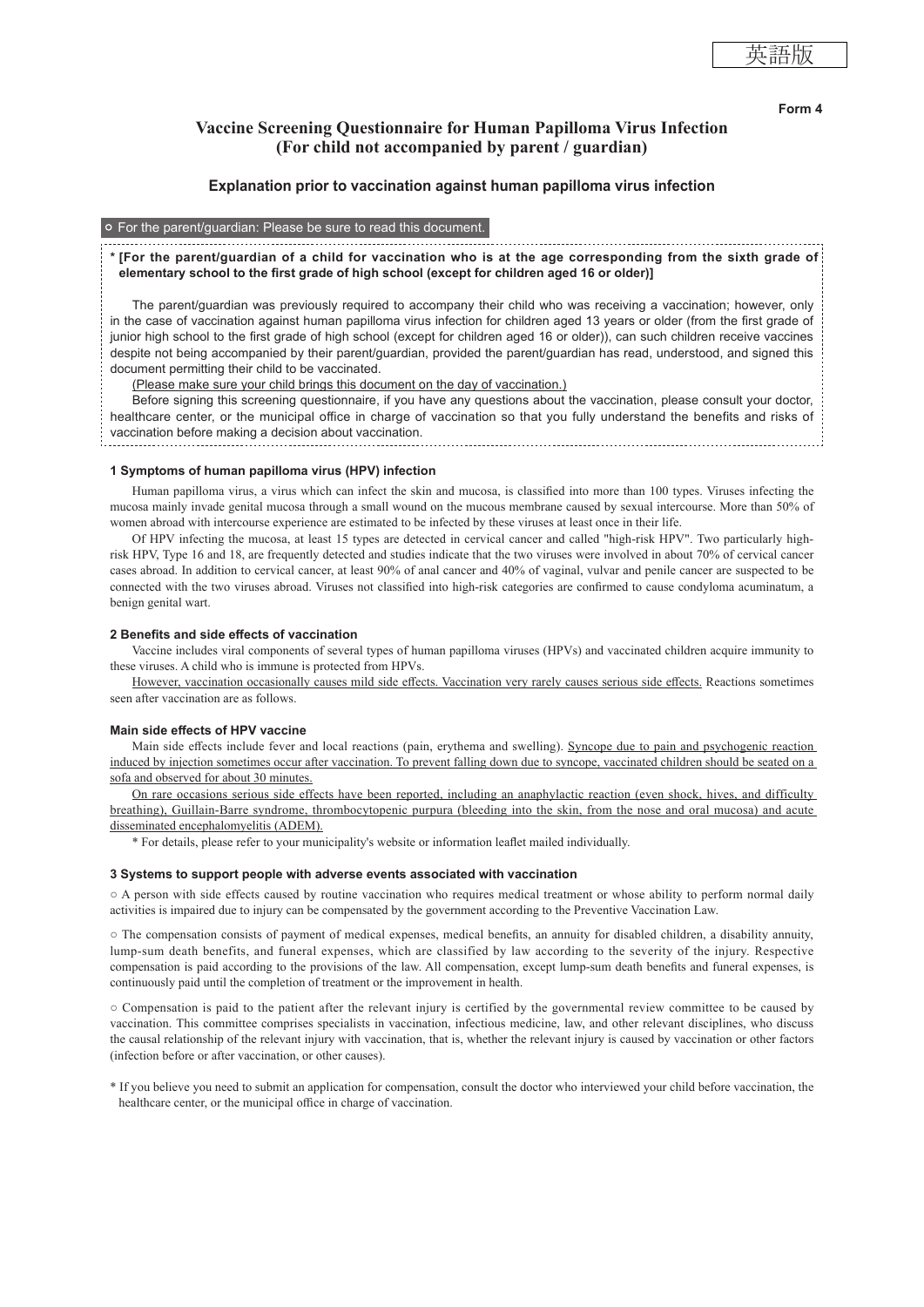#### **4 Cautions for vaccination**

**Vaccination should generally be given to a child in good health. If your child is unwell, please consult your doctor and decide whether your child should be vaccinated.**

**When your child meets any of the following criteria, she cannot receive a vaccination.**

- **1) Obvious fever (37.5°C or higher)**
- **2) Severe acute illness**
- **3) A history of anaphylaxis caused by any component of the vaccine preparation**
- **4) Other conditions that a doctor considers inappropriate**
	- **If your child is pregnant, she should not be vaccinated.**

## For the parent/guardian: Please be sure to read this following.

After carefully reading and fully understanding the above, please decide whether or not to have your child vaccinated. If you decide on vaccination, please sign the following, in the column for parent/guardian. **(Without your signature, your child is not permitted to receive a vaccination if she is under 16 years of age.)**

If you do not want your child vaccinated, you do not need to sign.

I have read the explanation for vaccination against human papilloma virus infection and I understand the benefits and risks of serious side effects due to vaccines, as well as the relief system for supporting people who sustain a health injury caused by vaccination. Considering these issues, I agree to have my child vaccinated.

I understand that this document has been drawn up to help parents and guardians understand vaccination thoroughly and agree that this form can be submitted to the municipal office.

Signature of Parent / Guardian:

Address:

Emergency contact number:

\* This form is necessary for vaccination against human papilloma virus infection when a child is not accompanied by parent/ guardian. Make sure your child submits this form if she is under 16 years old and unaccompanied when receiving the vaccination.

**Without your signature on the form, your child is not permitted to receive a vaccination if she is under 16 years of age.**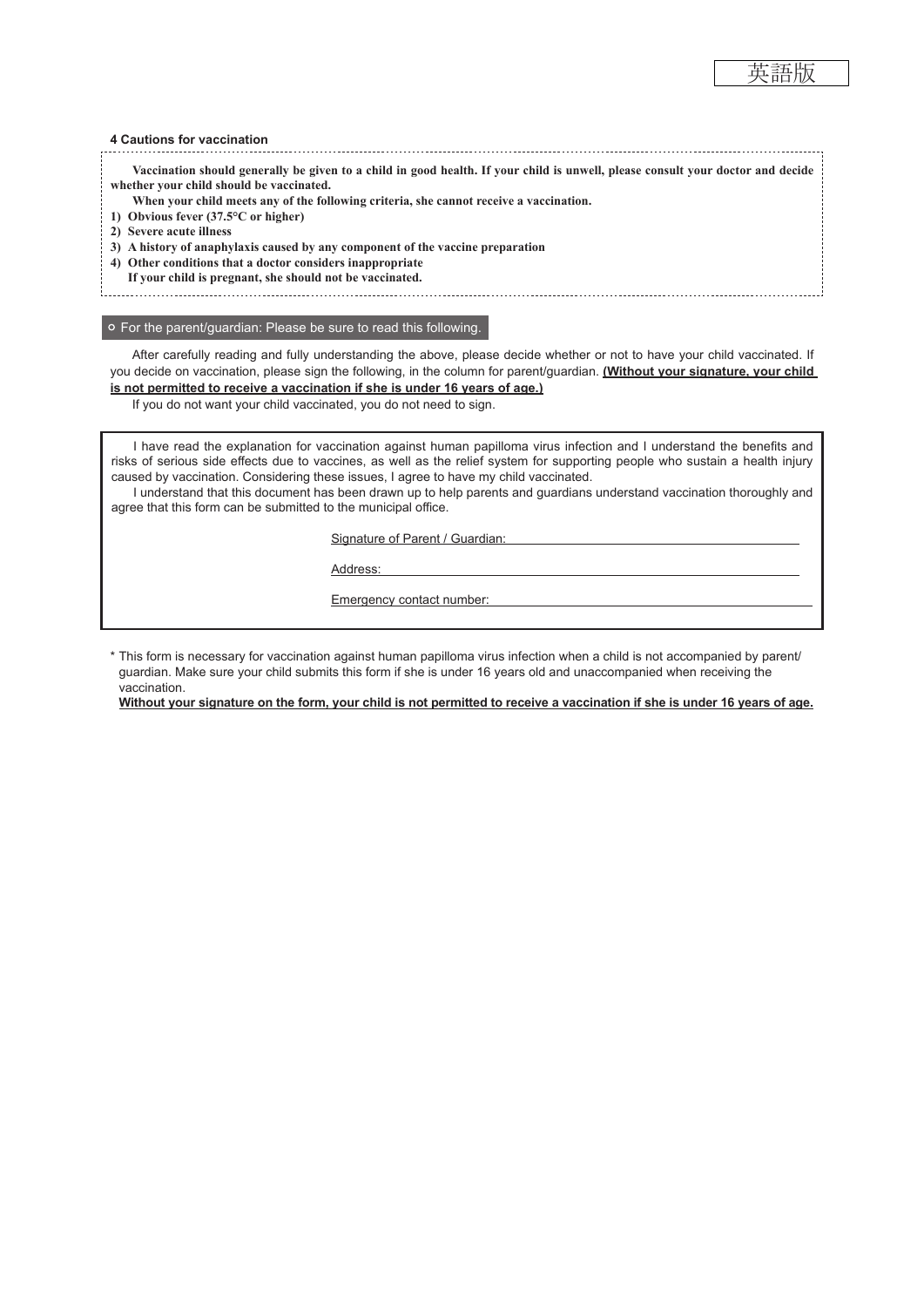| <b>Screening Questionnaire</b> |  |        |                                   |                  |       |                    |
|--------------------------------|--|--------|-----------------------------------|------------------|-------|--------------------|
|                                |  |        | Body temperature before interview | Degrees          |       |                    |
| Address                        |  |        |                                   |                  |       |                    |
| Child's Name                   |  | M<br>F | Birth date                        | Born on<br>Age ( | vears | (d/m/y)<br>months) |
|                                |  |        |                                   |                  |       |                    |

| Is the child sick today?<br>If so, describe the nature of the illness. (<br>Has the child been ill in the past month?<br>Disease name (                                                          | Yes<br>Yes | N <sub>0</sub> |  |
|--------------------------------------------------------------------------------------------------------------------------------------------------------------------------------------------------|------------|----------------|--|
|                                                                                                                                                                                                  |            |                |  |
|                                                                                                                                                                                                  |            |                |  |
|                                                                                                                                                                                                  |            | N <sub>0</sub> |  |
| Has the child been vaccinated in the past month?<br>Vaccine name (                                                                                                                               | Yes        | N <sub>0</sub> |  |
| Does the child have a congenital anomaly, heart, kidney, liver, central nerve disease, immune<br>deficiency, or any other diseases for which you have consulted a doctor?<br>Disease name (      | Yes        | N <sub>0</sub> |  |
| Where relevant, did the doctor who manages the above disease agree with today's vaccination?                                                                                                     | <b>Yes</b> | No.            |  |
| Has the child had a seizure (spasm or fit) in the past?<br>If so, at what age did it occur? (                                                                                                    | <b>Yes</b> | N <sub>0</sub> |  |
| If you answered "yes" to the preceding question, did the child have a fever at that time?                                                                                                        | Yes        | N <sub>0</sub> |  |
| Has the child ever had a rash or urticaria (hives or 'nettle rash') as a reaction to medications or<br>food or become ill after eating certain foods or receiving certain medications?           | <b>Yes</b> | N <sub>0</sub> |  |
| Does the child have a family member or relative with a congenital immunodeficiency?                                                                                                              | <b>Yes</b> | N <sub>0</sub> |  |
| Has the child had a serious reaction to a vaccine in the past?<br>Vaccine name (                                                                                                                 | <b>Yes</b> | No.            |  |
| Has any family member or relative of the child had a serious reaction to a vaccine in the past?                                                                                                  | Yes        | N <sub>0</sub> |  |
| Is there a chance she is pregnant (for example, has menstruation been delayed, or has a period<br>been missed)?<br>[Caution] Strict attention should be paid to vaccinations for pregnant women. | Yes        | N <sub>0</sub> |  |

This screening questionnaire is used to improve the safety of vaccination. Do you agree to the vaccination of your child, taking into consideration past illnesses and how they are today?

I ( do / do not )\* agree to have the child vaccinated. \* Please circle your choice.

I understand the above and agree that this questionnaire can be submitted to the municipal office.

Signature of Parent / Guardian:

## Doctor's comment

Based on the above answers and the results of the interview, I have decided that the patient (can / should not ) receive a vaccination today. I have explained to the patient herself the information concerning the benefits and side effects of vaccination and the support provided to people who have had adverse events associated with vaccination.

Signature or Name and Seal of Doctor:

| Vaccine Name                                                                                         | Dosage                  |          | Institution / Doctor Name / Date Administered                   |  |  |         |
|------------------------------------------------------------------------------------------------------|-------------------------|----------|-----------------------------------------------------------------|--|--|---------|
| Vaccine Name<br>Lot Number<br>[Caution] Confirm that the expiration date of<br>the vaccine is valid. | Intramuscular injection | $0.5$ mL | Institution:<br>Doctor Name:<br><sup>1</sup> Date Administered: |  |  | (d/m/v) |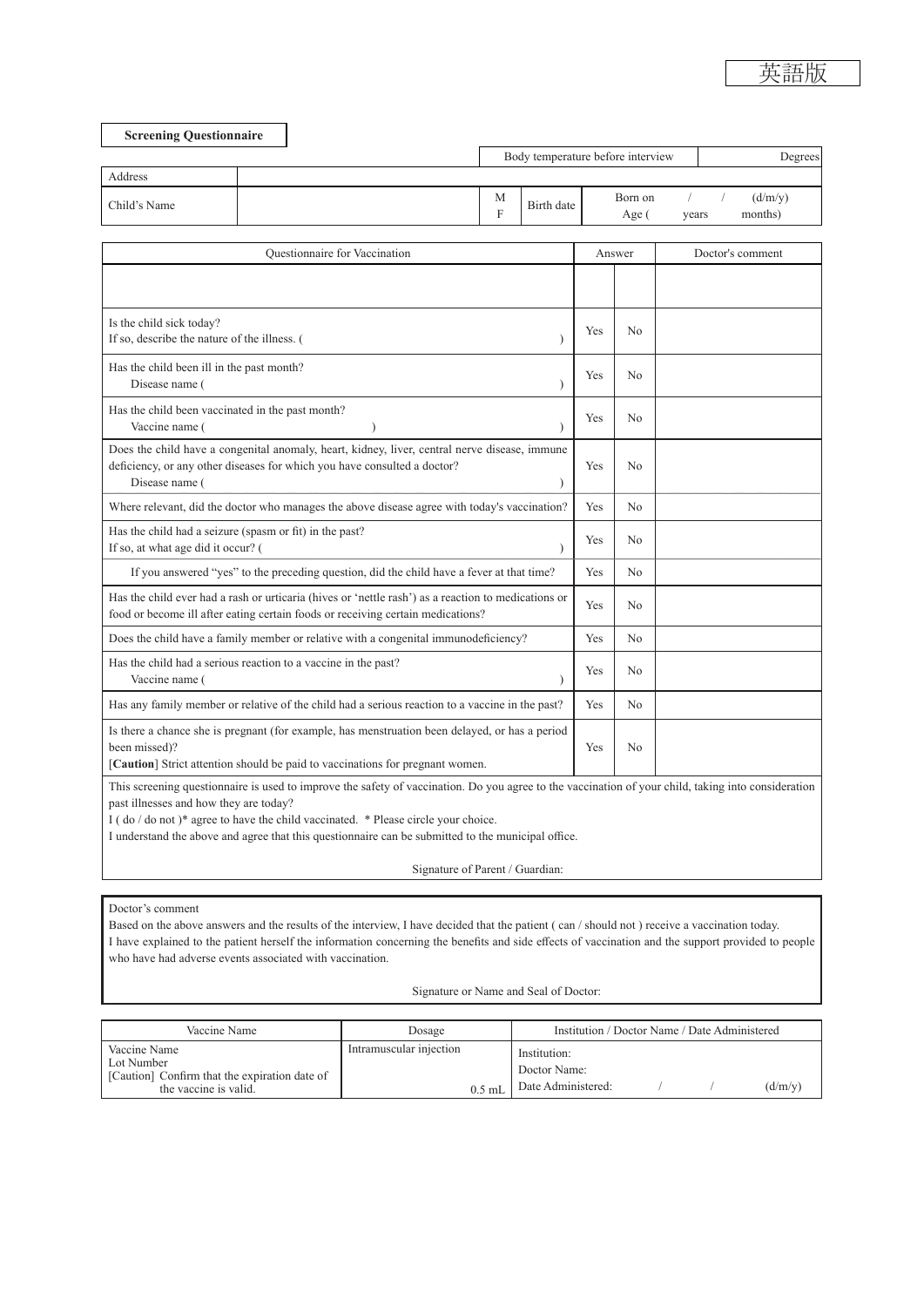# **Hepatitis B Vaccine Screening Questionnaire**

|                        | Body temperature before interview |            |                | Degrees |         |  |
|------------------------|-----------------------------------|------------|----------------|---------|---------|--|
| Address                |                                   |            |                |         |         |  |
| Child's Name           | М                                 |            | Born on        |         | (d/m/v) |  |
| Parent/Guardian's Name |                                   | Birth date | Age (<br>vears |         | months) |  |

| <b>Ouestionnaire</b> for Vaccination                                                                                                                                                                     |     | Answer         | Doctor's comment |
|----------------------------------------------------------------------------------------------------------------------------------------------------------------------------------------------------------|-----|----------------|------------------|
| Have you read the document (sent to you previously by the municipal office) explaining the<br>vaccination that will be administered today?                                                               | Yes | No.            |                  |
| Please answer the following questions about the child.                                                                                                                                                   |     |                |                  |
| Did the child have any abnormal findings at delivery?<br>Birth Weight                                                                                                                                    | Yes | No             |                  |
| ) g<br>Did the child have any abnormal findings after birth?<br>€                                                                                                                                        | Yes | No             |                  |
| Was any abnormality identified at an infant health check?                                                                                                                                                | Yes | No             |                  |
| Is the child sick today?<br>If so, describe the nature of the illness.                                                                                                                                   | Yes | No             |                  |
| Has the child been ill in the past month?<br>Disease name (                                                                                                                                              | Yes | N <sub>0</sub> |                  |
| Has any family member or friend of the child had measles, rubella, chickenpox or mumps in the<br>past month?<br>Disease name (                                                                           | Yes | N <sub>0</sub> |                  |
| Has the child been vaccinated in the past month?<br>Vaccine name (                                                                                                                                       | Yes | No             |                  |
| Does the child have a congenital anomaly, heart, kidney, liver, central nerve disease, immune<br>deficiency, or any other diseases for which you have consulted a doctor?<br>Disease name (<br>$\lambda$ | Yes | No             |                  |
| Where relevant, did the doctor who manages the above disease agree with today's vaccination?                                                                                                             | Yes | N <sub>0</sub> |                  |
| Has the child had a seizure (spasm or fit) in the past?<br>If so, at what age did it occur? (                                                                                                            | Yes | N <sub>0</sub> |                  |
| If you answered "yes" to the preceding question, did the child have a fever at that time?                                                                                                                | Yes | N <sub>0</sub> |                  |
| Has the child ever had a rash or urticaria (hives or 'nettle rash') as a reaction to medications or<br>food or become ill after eating certain foods or receiving certain medications?                   | Yes | N <sub>0</sub> |                  |
| Has the child a Latex sensitivity?*                                                                                                                                                                      | Yes | No             |                  |
| Does the child have a family member or relative with a congenital immunodeficiency?                                                                                                                      | Yes | No.            |                  |
| Has the child had a serious reaction to a vaccine in the past?<br>Vaccine name (                                                                                                                         | Yes | No             |                  |
| Has any family member or relative of the child had a serious reaction to a vaccine in the past?                                                                                                          | Yes | N <sub>0</sub> |                  |
| Has the child received a transfusion of blood or blood products or been given a medicine called<br>gamma globulin in the past 6 months?                                                                  | Yes | N <sub>0</sub> |                  |
| Did the child receive the hepatitis B vaccine after birth as part of the mother-to-infant transmission<br>prevention program?                                                                            | Yes | N <sub>0</sub> |                  |
| Do you have any questions about today's vaccination?<br>$D_0$ at an $\sim$ and $\sim$                                                                                                                    | Yes | N <sub>0</sub> |                  |

Doctor's comment

Based on the above answers and the results of interview, I have decided that the child (can / should not) receive a vaccination today.

I have explained to the parent/guardian the information concerning the benefits and side effects of vaccination and the support provided to people who have had adverse events associated with vaccination.

Signature or Name and Seal of Doctor:

This screening questionnaire is used to improve the safety of vaccination. The child has been interviewed by the doctor, and information concerning the benefits, objectives, and risks (including serious side effects) of vaccination has been explained to me by the doctor, as has the nature of support provided if adverse events occur. I believe that I understand this information.

 $\overrightarrow{I}$  ( do / do not )\* give consent for the child to be vaccinated. \* Please circle your choice.

I understand the above and agree that this questionnaire can be submitted to the municipal office.

Signature of Parent / Guardian:

| Vaccine Name                                                                                         | Dosage                     |     | Institution / Doctor Name / Date Administered      |  |  |         |
|------------------------------------------------------------------------------------------------------|----------------------------|-----|----------------------------------------------------|--|--|---------|
| Vaccine Name<br>Lot Number<br>[Caution] Confirm that the expiration date of the<br>vaccine is valid. | * (Subcutaneous injection) | ml. | Institution:<br>Doctor Name:<br>Date Administered: |  |  | (d/m/v) |

(Note) Latex sensitivity is an immediate hypersensitivity to natural rubber products. The condition is suspected when an allergic reaction is observed upon the use of latex gloves. Also seek consultation if there is an allergy to fruits etc. with cross-reactivity to latex (banana, chestnut, kiwifruit, avocado, melon, etc.).

## **Form 8**